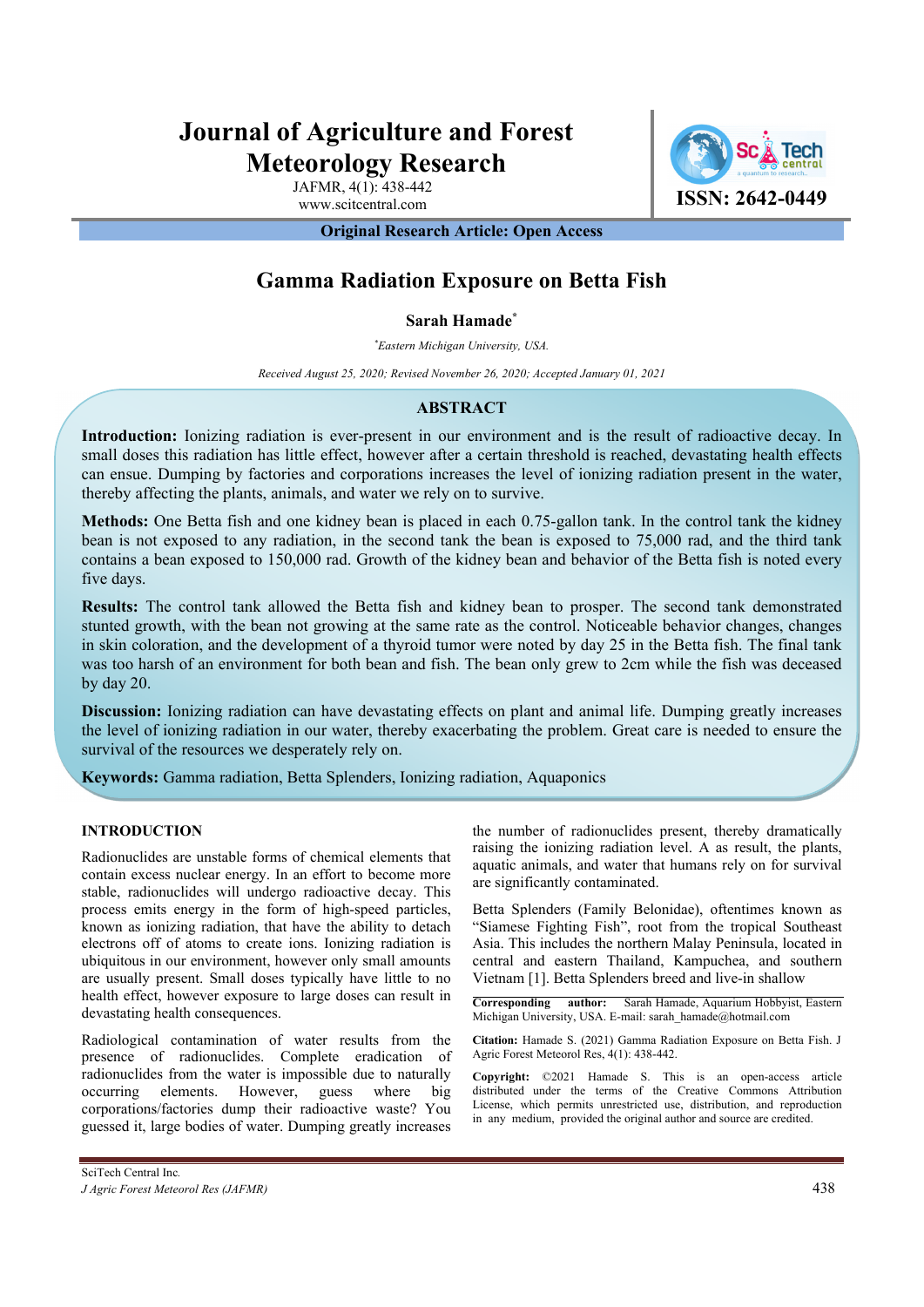#### *J Agric Forest Meteorol Res, 4(1): 438-442 Hamade S*

waters, slow-moving streams, and rice paddies. This species of fish is known for their ability to survive in pungent, oxygen-poor water due to their ability to gulp air from the surface **(Figure 1)** [2].

Adult males can grow up to a length of 7cm while females tend to be slightly smaller, often reaching a maximum of 5cm. Adult males tend to be domesticated and show colorful pigmentation of long and ostentatious fins. In contrast,

females show smaller, shorter, and less luminously colored fins. Betta Splenders survive best in waters with a neutral pH (6.8-7.4) and tropical water temperatures (75-86°F). Although, Betta Splenders can survive in oxygen-diminished water by breathing from the surface, they suffer less stress with clean water and opulent oxygen. These conditions allow them, by opening their bony opercula, to absorb oxygen into their mouth and across their gills **(Figure 2)** [3].



**Figure 1.** Northern Malay Peninsula.



**Figure 2.** Anatomy of Fish.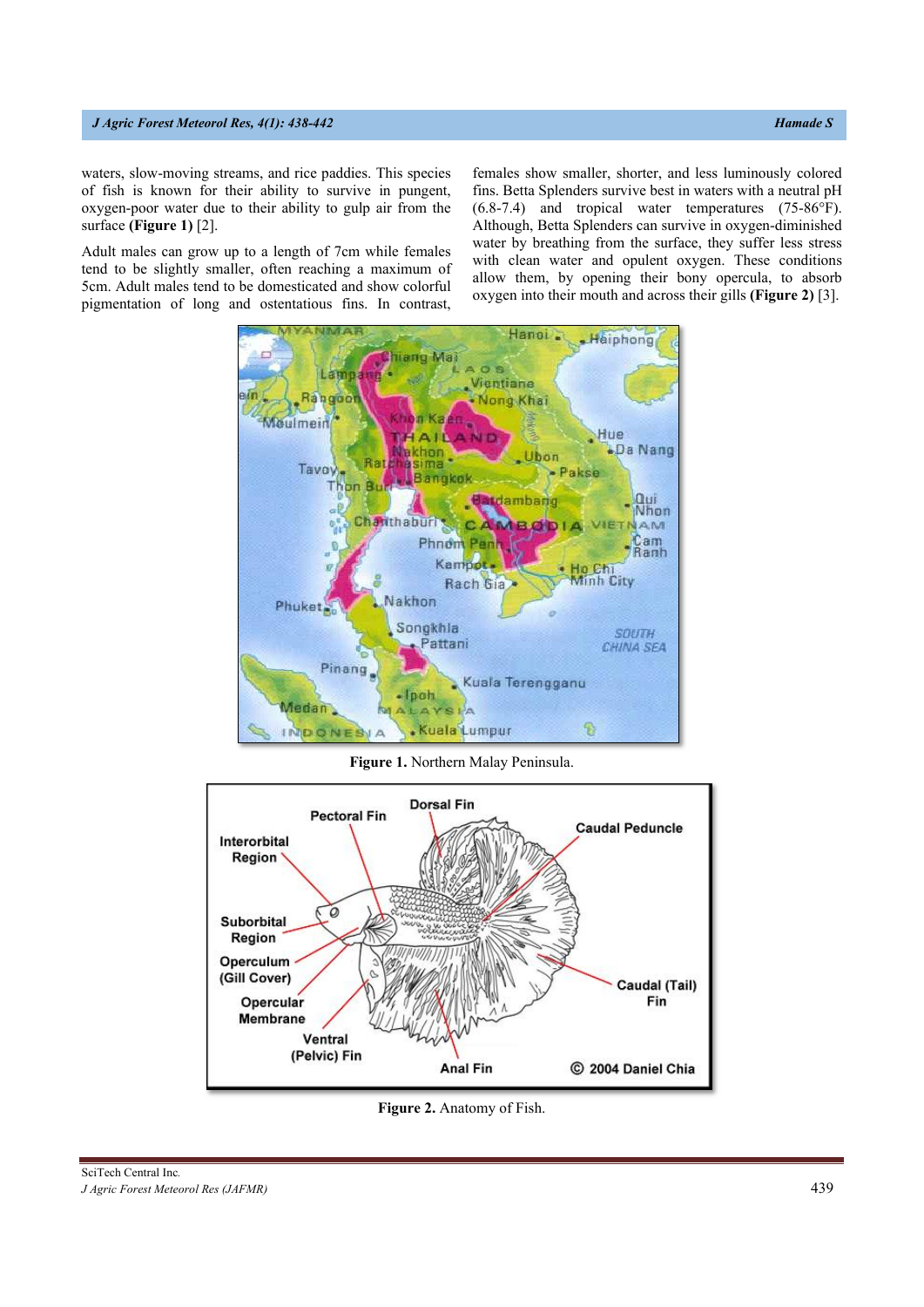#### *J Agric Forest Meteorol Res, 4(1): 438-442* **Hamade S** *J <i>Agric Forest Meteorol Res, 4(1): 438-442*

## **MATERIALS AND METHODS**

Three separate 0.75-gallon tanks were obtained and one male Betta Splender was placed in each. In the control tank a kidney bean was placed that was exposed to no gamma radiation, the second tank had a kidney bean exposed to 75,000 rad, and the third tank had a kidney bean exposed to the highest radiation level of 150,000 rad. The optimal water environment for Betta Splenders, and the one used in this experiment, is water with a close neutral pH (6.8-7.4) and temperature at tropical levels (75-86°F). Measurements of each kidney bean, the Betta Splenders ongoing conditions, and tank changes will be collected every five days. The purpose of the control tank is to show the difference between

fish and plants that have not been exposed to radiation compared to the fish and plants that have been exposed to moderate and severe levels of radiation.

Each Betta fish is expected to react differently depending on the radiation exposure. In particular we are noting the change in eating habits, color fading from the scales, and the change in behavior. Kidney beans naturally grow between 1- 2 weeks. However, with radiation exposure, the growth of the kidney bean is likely to be altered. This experiment will last 25 days in order to give the kidney beans a chance to adapt to the new environment. No growth is to be expected for the first few days; however, growth is expected to occur between the 4-7<sup>th</sup> days.



**Figure 3.** High Tech Gardening. "Aquaponics DIY: How to Build an Aquaponic System" [4].

The aquaponic style used for this experiment is the mediafilled bed system. Aquaponics is a system that combines aquaculture of raising aquatic animals in tanks with hydroponics. Hydroponics includes cultivating plants in water placed in a symbiotic environment. The water with waste from the fish tank flows to a hydroponics tray where plants grow. The waste is toxic to the fish but is a rich fertilizer for the plants. As the plants absorb the nutrients, the water is purified for the fish. The clean water can then be recycled to the fish tank [5]. This experiment is a form of man-made aquaponics to demonstrate the damage of radiation that occurs in our waters, fish, and plants [6].

#### **RESULTS**

The control tank, displayed in Table 1, created a healthy environment that allowed the kidney bean to grow at a healthy rate and the Betta Splender to prosper. In **Table 2**, the tank with a kidney bean exposed to 75,000 rad, shows more stunted growth compared to the control tank. The kidney bean did not grow at the same rate or reach the same size noted in the control tank. The Betta fish had similar difficulty thriving in this environment. By the  $15<sup>th</sup>$  day hunger began to decrease, colors from the scales began to fade, and a white bump grew on the gill. By day 25 the Betta displayed limited mobility and the white bump grew into a thyroid tumor. The tank with the greatest radiation, results exhibited in **Table 3**, was incredibly harsh for both plant and fish. The kidney bean showed minimal growth, only reaching 2 cm, while the Betta fish was deceased by day 20 and removed from the experiment.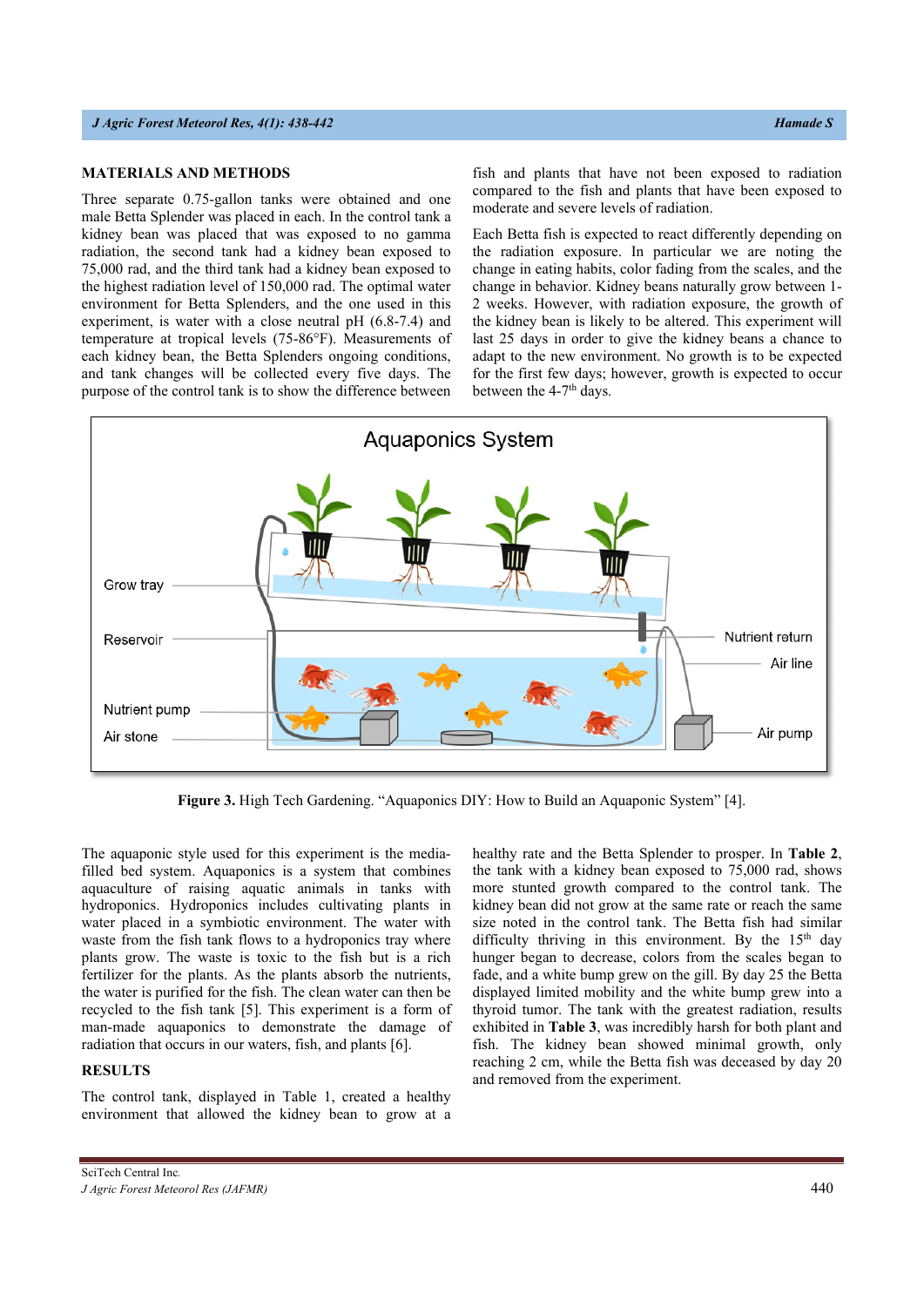#### *J Agric Forest Meteorol Res, 4(1): 438-442 Hamade S Hamade S*

| Day | <b>Height of Plant</b> | <b>Observation of Fish</b>                        |
|-----|------------------------|---------------------------------------------------|
|     | 4 <sub>cm</sub>        | Normal behavior. No change in color.              |
| 10  | 7cm                    | Normal behavior. No change in color.              |
| 15  | 11cm                   | Slightly hungrier than usual. No change in color. |
| 20  | 16cm                   | Normal behavior. No change in color.              |
| 25  | 22cm                   | Slightly hungrier than usual. No change in color. |

**Table 1.** Seed 1-Control.

|  | Table 2. Seed 2-75,000 rad. |
|--|-----------------------------|
|--|-----------------------------|

| Day       | <b>Height of Plant</b> | <b>Observation of Fish</b>                                                                                                                                                                                                                                 |
|-----------|------------------------|------------------------------------------------------------------------------------------------------------------------------------------------------------------------------------------------------------------------------------------------------------|
| 5         | 1 cm                   | Normal behavior. No change in color.                                                                                                                                                                                                                       |
| 10        | $3 \text{ cm}$         | Slightly hungrier than usual. No change in color.                                                                                                                                                                                                          |
| 15        | $6 \text{ cm}$         | Slightly less hungry than the last 5 days. Slight fade in color. White bump appeared on<br>the left side of the gill.                                                                                                                                      |
| <b>20</b> | $10 \text{ cm}$        | Barely eating. More color fading while fins begin to rot. White bump on left grill<br>growing larger. Size of the bump is 4mm.                                                                                                                             |
| 25        | $13 \text{ cm}$        | Paying no attention when the food is presented. More of the colored scales began to<br>fade as whole. The white bump grew into the size of 8mm. The behavior of the Betta<br>shows to have slower response time compared to first starting the experiment. |

#### **Table 3.** Seed 3-150,000 rad.

| Day | <b>Height of Plant</b> | <b>Observation of Fish</b>                                                                                                                                     |
|-----|------------------------|----------------------------------------------------------------------------------------------------------------------------------------------------------------|
| 5   | $2 \text{ cm}$         | Normal behavior. Slight change in color fading.                                                                                                                |
| 10  | 2 cm                   | Less hungry than usual. Slight colors fade from the scales.                                                                                                    |
| 15  | $2 \text{ cm}$         | Paying no attention when the food is presented. Colors faded more from scales.<br>Minimum movement/effort to swim compared to the beginning of the experiment. |
| 20  | $2 \text{ cm}$         | Betta deceased. (Removed from tank)                                                                                                                            |
| 25  | $2 \text{ cm}$         | Betta deceased. (Removed from tank)                                                                                                                            |

## **DISCUSSION**

Our experiment shows the devastating effects that increased radiation can have on the growth of the kidney bean and survival of the Betta fish. The ionizing radiation results in an environment that is too harsh for both plant and animal. The recycled water going back and forth between the plant and Betta fish through the aquaponics system, exposes both to great levels of radiation ultimately resulting in adverse effects. The control tank, no ionizing radiation, demonstrates the mutually beneficial symbiotic relationship that plant and animal can fruitfully enjoy.

It has been scientifically proven that long-term exposure to radiation could possibly result in developing a tumor. The second kidney bean, exposed to 75,000 rad, caused the Betta fish to develop a thyroid tumor in its gill. The development of this tumor is primarily due to gill hyperplasia, increase in the number of cells, which is usually caused by either injury or exposure to toxins. Iodine can be extremely useful to